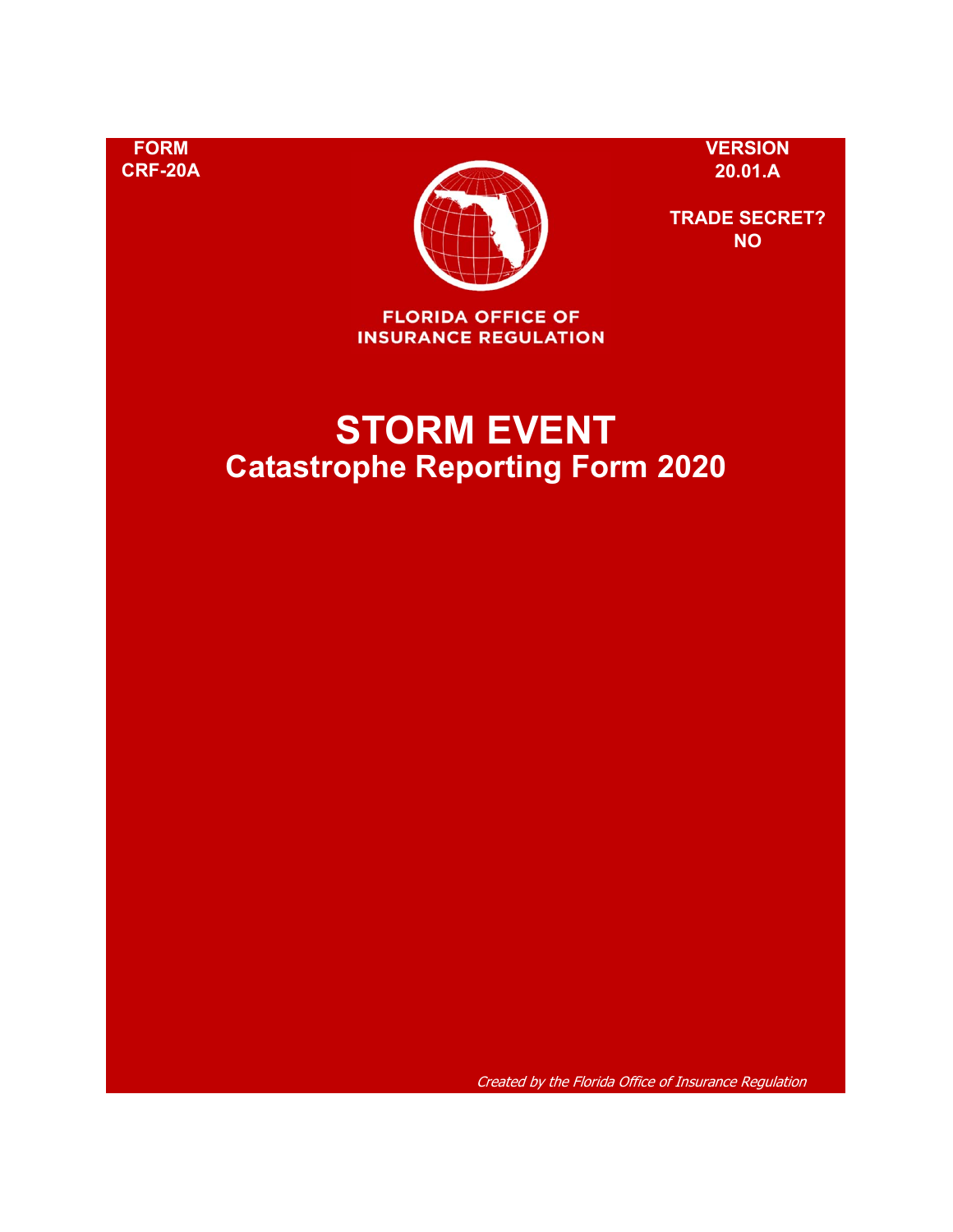# **Catastrophe Reporting Form**

**Pursuant to Section 624.307, Florida Statutes**

As this template may be applied to disaster reporting, "EVENT" means a storm system that has been declared by the National Hurricane Center of the National Weather Service. The duration of the "reporting event" includes the time period, in Florida: a. Beginning at the time a storm watch or storm warning is issued for any part of Florida by the National Hurricane Center of the National Weather Service;

b. Continuing for the time period during which the storm conditions exist anywhere in Florida; and

c. Ending 72 hours following the termination of the last storm watch or storm warning issued for any part of Florida by the National Hurricane Center of the National Weather Service.

# **GENERAL INSTRUCTIONS**

**Due Dates:** This report will be due on **Day, Month Date by 11:59PM Eastern Time** and should include all claims information for Hurricane Name. At this time, prescribed deadlines following the initial report are listed below:

**Monday, Month Date by 11:59PM Eastern Time** 

**Tuesday, Month Date by 11:59PM Eastern Time** 

**Wednesday, Month Date by 11:59PM Eastern Time** 

**Thursday, Month Date by 11:59PM Eastern Time** 

**Friday, Month Date by 11:59PM Eastern Time** 

Technical assistance will be available Monday through Friday 8:00AM - 5:00PM Eastern Time.

**Filing Requirements:** Each company must submit its filing on an individual company basis. Hurricane claims reporting is cumulative. Please include all hurricane claims as of the reporting date. If a company has no hurricane claims, close out this template and instead choose the "No Data" option when creating the filing. "No Data" reports are required for each reporting period until the company begins reporting claims. "No Data" filings are required even if a company has no exposure. Required filers include those companies that are currently authorized in the following lines of business in Florida: FIRE, ALLIED LINES, FARMOWNERS MULTI-PERIL, HOMEOWNERS MULTI-PERIL, COMMERCIAL MULTI-PERIL, OCEAN MARINE, INLAND MARINE, PPA PHYSICAL DAMAGE, COMMERCIAL AUTO PHYSICAL DAMAGE, AIRCRAFT, GLASS, BOILER AND MACHINERY, INDUSTRIAL FIRE, INDUSTRIAL EXTENDED COVERAGE, MOBILE HOME MULTI-PERIL, MOBILE HOME PHYSICAL DAMAGE, MULTI-PERIL CROP, SURPLUS LINES FEDERALLY AUTHORIZED, and SURPLUS LINES PROPERTY & CASUALTY.

## **TAB REQUIREMENTS & DATA DEFINITIONS**

**Version:** Reports the version of the template and the Hurricane name. All claims information reported within this template must be associated with the Hurricane presented on the Version tab.

**Instructions:** Provides overview of the purpose of and directives to completing this template.

**Contacts:** This tab must be completed by including all property and casualty lines of business. The Office realizes numbers may change in future reports as actual claims are reported, paid and settled with the reinsurers.

**Rows 6-15:** Requests general information from the company.

**Dollar Amount of Estimated Gross Payable Loss from Event (Gross of Reinsurance):** Estimate projected total losses gross of reinsurance based on your reinsurance chart. This includes any anticipated claim expense or cost incurred by the direct insurer during the processing of the claim (Loss Adjustment Expense). For the first template only, attach a model output for the company's book of business for this event.

**Projected Net Retention Resulting from the Event:** Estimate projected net retention based on your reinsurance chart.

**Dollar Amount of Estimated Payable Loss from Event covered by Reinsurance or Other Loss-Transfer Agreements:** Estimate projected losses covered by reinsurance based on your reinsurance chart.

**Model and Version:** Report the model and version used in evaluating financial projections. Insert N/A if the Company does not use a model.

**Summary:** The data gathered in this tab will automatically pull from the "Claims Data Extract" tab. The exception to that is the following columns, where the company is required to manually enter data:

**Policies in Force (Florida Only):** The number of policies in force through the last day of the reporting period, including policies assumed from Citizens Property Insurance Corporation.

**Paid Allocated Loss Adjustment Expense:** Paid loss adjustment expenses that can be allocated to a specific claim.

**Case Incurred Loss Excluding Loss Adjustment Expense** (in whole dollars): Indemnity case reserves and payments to date. Estimates of Incurred but not reported (IBNR) should not be included.

**Case Allocated Loss Adjustment Expense:** Case reserves for loss adjustment expenses that can be allocated to a specific claim.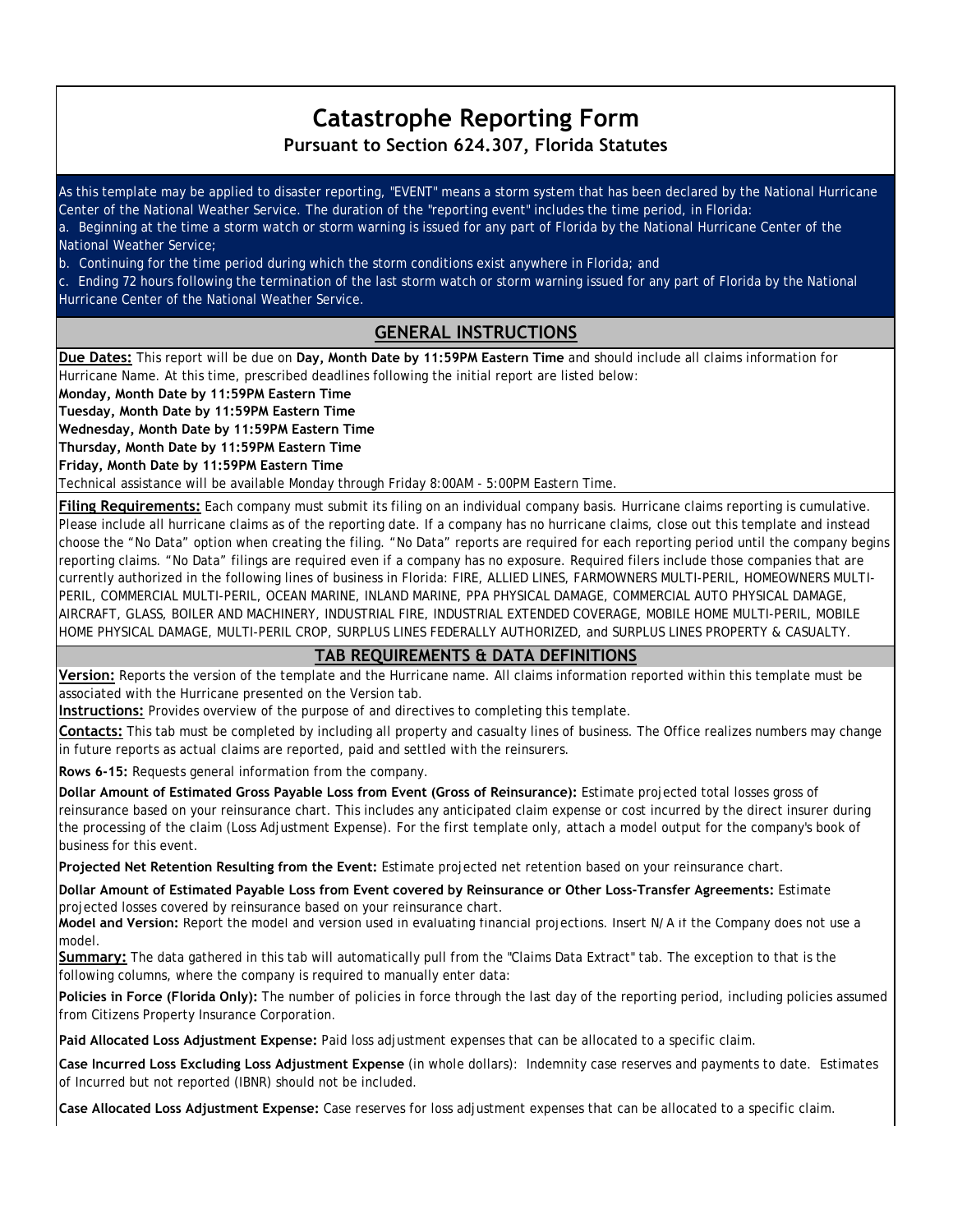**Valid Responses:** Lists valid responses applicable to line of business codes, counties, and zip codes required for claims imported onto the "Claims Data Extract" tab.

**Claims Data Extract:** This tab allows the company to input claims data, grouped by line of business, county, and zip code. Companies can submit claims data for all lines of business within one "Claims Data Extract" tab, rather than breaking it out into separate tabs, as was done in the previous CRF. Companies are encouraged to create scripts within their systems to allow for ease of data extractions into the template.

**Survey:** This tab allows the company to submit enhanced claims data, broken down by line of business, including timeframe on claims closed with and without payment, reasons claims are closed without payment, and the status of open claims. Companies are encouraged to refer to specified definitions for these fields when completing this tab.

#### **REPORTING CRITERIA**

Following a storm or other event, OIR will issue a notice to companies advising them that they will be required to submit claims data through the CRF. Immediately following an event, companies will be required to submit **simplified claims data**. At a time specified by OIR following the initial impact of an event, OIR will provide notice that companies must submit **enhanced claims data**.

#### **Simplified Claims Data: Includes all tabs within the CRF, excluding the "Survey" tab Enhanced Claims Data: Includes all tabs within the CRF, including the "Survey" tab**

Based on the severity storm, location, and other considerations, OIR will provide notification to companies to move from the simplified to the enhanced data call. Guidance would be provided with each notice of data call.

Before Submitting the Template:

•Make sure all fields are completed, especially required fields.

•After populating each tab, make sure no errors are being shown under the "Validation Check" columns.

#### **DEFINITIONS FOR LINES OF BUSINESS**

## **Residential Property**

**Homeowners:** Coverages sold to homeowners, condominium unit-owners, and tenants occupying a described property that is used exclusively for residential purposes.

**Dwelling:** Coverage for the structure and contents of residential property that is issued to a person, family or household. A structure may consist of up to five separate units. Dwelling Property may be utilized for owner-occupied properties or rental properties.

**Mobile Homeowners:** Coverages sold to mobile homeowners occupying a described property that is used exclusively for residential purposes.

**Commercial Residential:** Coverage for a building, business personal property, and other surrounding property used for residential purposes, including condominium associations, homeowners associations, apartment buildings, assisted living facilities, dormitories, fraternity and sorority houses, etc. To be included in this category, the policy must be covered by the Florida Hurricane Catastrophe Fund.

#### **Other Than Residential Property**

**Commercial Property:** Coverage for a building, business personal property, and other surrounding property not used for residential purposes.

**Private Flood:** Flood insurance coverage underwritten by private insurers that is not associated with the Federal Flood Insurance Program.

**Business Interruption:** Includes losses under a commercial policy for loss of income, operating expenses, and extra expenses while a business is restoring operations.

## **All Other Lines Of Business**

**Aircraft:** Insurance against loss of or damage to aircraft, their hulls, accessories, or equipment, or against liability, other than workers' compensation and employer's liability, arising out of the ownership, maintenance, or use of aircraft.

**Boiler and Machinery:** Insurance against any liability and loss or damage to property or interest resulting from accidents to or explosions of boilers, pipes, pressure containers, machinery or apparatus.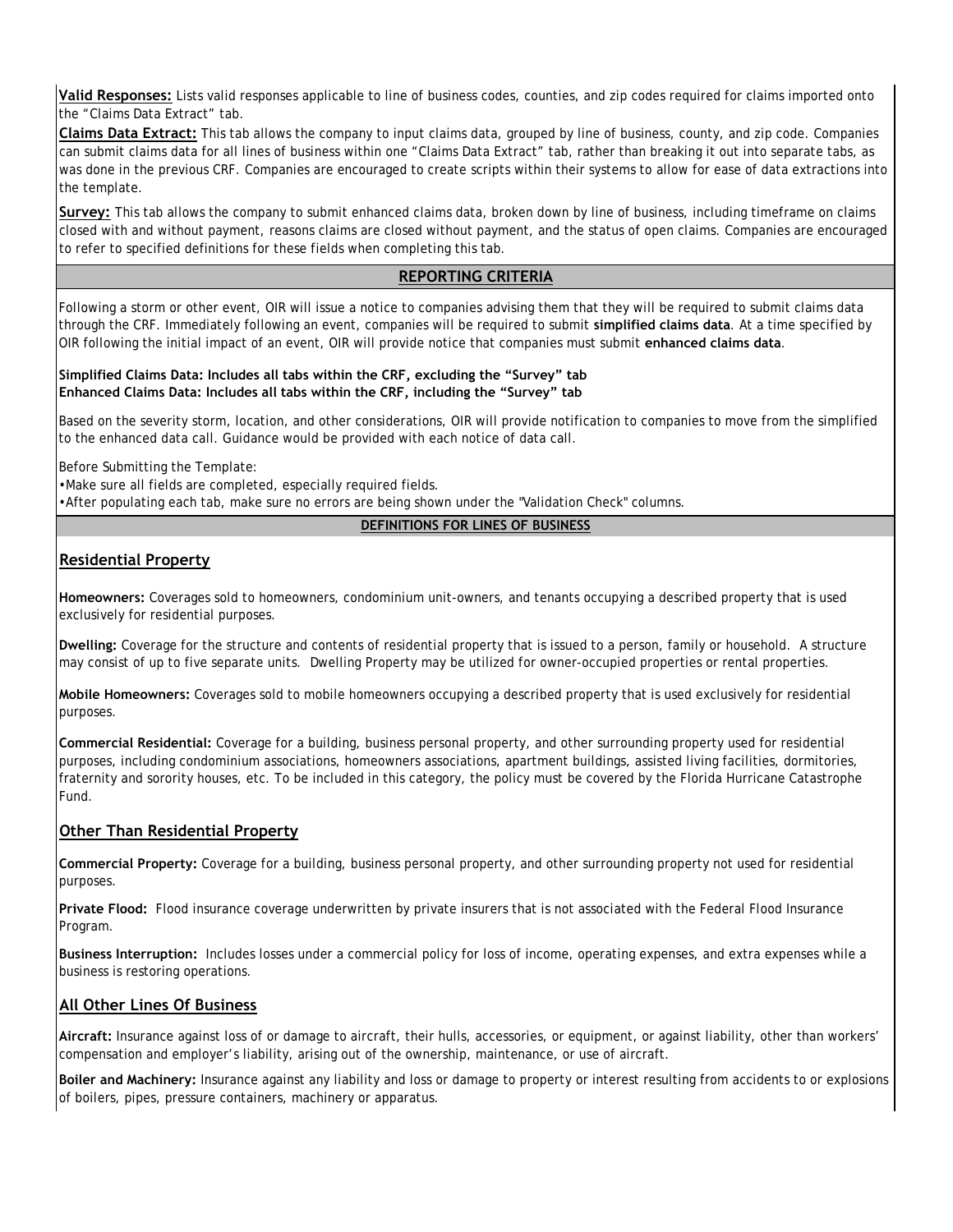**Commercial Auto Physical Damage:** Coverage for motor vehicles owned by a business engaged in commerce that protects the insured against loss or damage to insured motor vehicles.

**Fire:** Coverage protecting the insured against loss or damage to real or personal property from a variety of perils, including but not limited to, fire, lightning, glass breakage, tornado, windstorm, hail, water damage, explosion, riot, civil commotion, rain, or damage from aircraft or vehicles.

**Farmowners Multi-Peril:** Farmowners insurance sold for commercial or family purposes. This package policy is similar to a homeowners policy, in that it has been developed for farms and ranches and includes both property and liability coverage for business and personal losses.

**Glass:** Usually covered under a property policy, this protects the insured against loss or damage to real or personal property from the breakage of glass.

**Industrial Extended Coverage:** This coverage broadens the "Industrial Fire" coverage to include weather related risks.

**Industrial Fire:** Coverage for loss by fire of structures or contents, which may include basic limits owner's, landlord's or tenant's liability insurance with single limits of \$25,000, comprehensive personal liability insurance with a single limit of \$25,000, or burglary insurance, under which the premiums are collected quarterly or more often and the face amount of the insurance provided by the policy on one risk is not more than \$50,000, including contents.

**Inland Marine:** Coverage for property that may be in transit, held by a bailee, at a fixed location, or movable goods that are often at different locations (e.g., off-road constructions equipment), or scheduled property, including items such as property with antique or collector's value, etc.

**Multi-Peril Crop:** Coverage protecting the insured against loss or damage to crops from a variety of perils, including but not limited to fire, lightning, loss of revenue, tornado, windstorm, hail, flood, rain, or damage by insects.

**Ocean Marine:** Coverage for ocean and inland water transportation exposures; goods or cargoes; ships or hulls; earnings; and liability.

**Private Passenger Auto Physical Damage:** Coverage for privately owned motor vehicles and trailers for use on public roads not owned or used primarily for commercial purposes that protects the insured only against loss or damage to insured motor vehicles.

#### **OTHER DATA DEFINITIONS**

**Number of Claims Reported:** Any notice to an insurer or its agent by a claimant or an insured that reasonably apprises the insurer that a loss has occurred. Include only those Florida claims received on a direct basis and only those claims associated with the lines of business reported on the Summary tab. Each reported claim should only be counted once. The "Number of Claims Reported" should equal the sum of the claims reported as "Open Claims with Payment," "Open Claims without Payment," "Claims Closed with Payment," and "Claims Closed without Payment." If a claim was counted as a "Claim Closed Without Payment" in a prior reporting and was later reopened and paid, it should only be counted once as either an "Open Claim with Payment" or a "Claim Closed with Payment."

**Claim ID:** The unique claim identification for each claim.

**Florida County and Zip Code in Which Claim Occurred:** Claims data should be submitted according to the county and zip code where the loss occurred. Only claims submitted within the state of Florida should be included. If a company is unable to provide the county or zip code data for a claim, please enter "Unknown" in the county or zip code field. A company may only categorize a county or zip code as "Unknown" after every effort has been made to assign each claim to the specific county in which the loss occurred. If fields are marked "Unknown," OIR Market Regulation may request additional details for each claim reported in this category.

**Open Claim(s) With Payment:** This means a claimant has received payment for a claim, but the claim remained open at the time of this reporting. These claims are mutually exclusive from, and are not to be included in the number of "Claims Closed with Payment," "Claims Closed Without Payment," or "Open Claims without Payment."

**Open Claim(s) Without Payment:** This means a claimant has not received any payment for a claim, but the claim remained open at the time of the reporting. These claims are mutually exclusive from, and are not to be included in the number of "Claims Closed with Payment," "Claims Closed Without Payment," or "Open Claims with Payment."

**Claim(s) Closed With Payment:** This means a claimant has received payment for a claim, but the claim was closed at the time of this reporting. These claims are mutually exclusive from, and are not to be included in, the number of "Open Claims with Payment," "Open Claims Without Payment," or "Claims Closed Without Payment."

**Claim(s) Closed Without Payment:** This means a claimant has not received payment for a claim and the claim was closed at the time of this reporting. The claim may have been denied; determined to be below the policy deductible; withdrawn or abandoned by the policyholder; closed by the insurer due to inactivity; determined by the insurer to be a duplicate claim; or other reason **and** the claim was closed with no payment was made to the policyholder at the time of this reporting. These claims are mutually exclusive from, and are not to be included in, the number of "Open Claims With Payment," "Open Claims Without Payment," or "Claims Closed With Payment."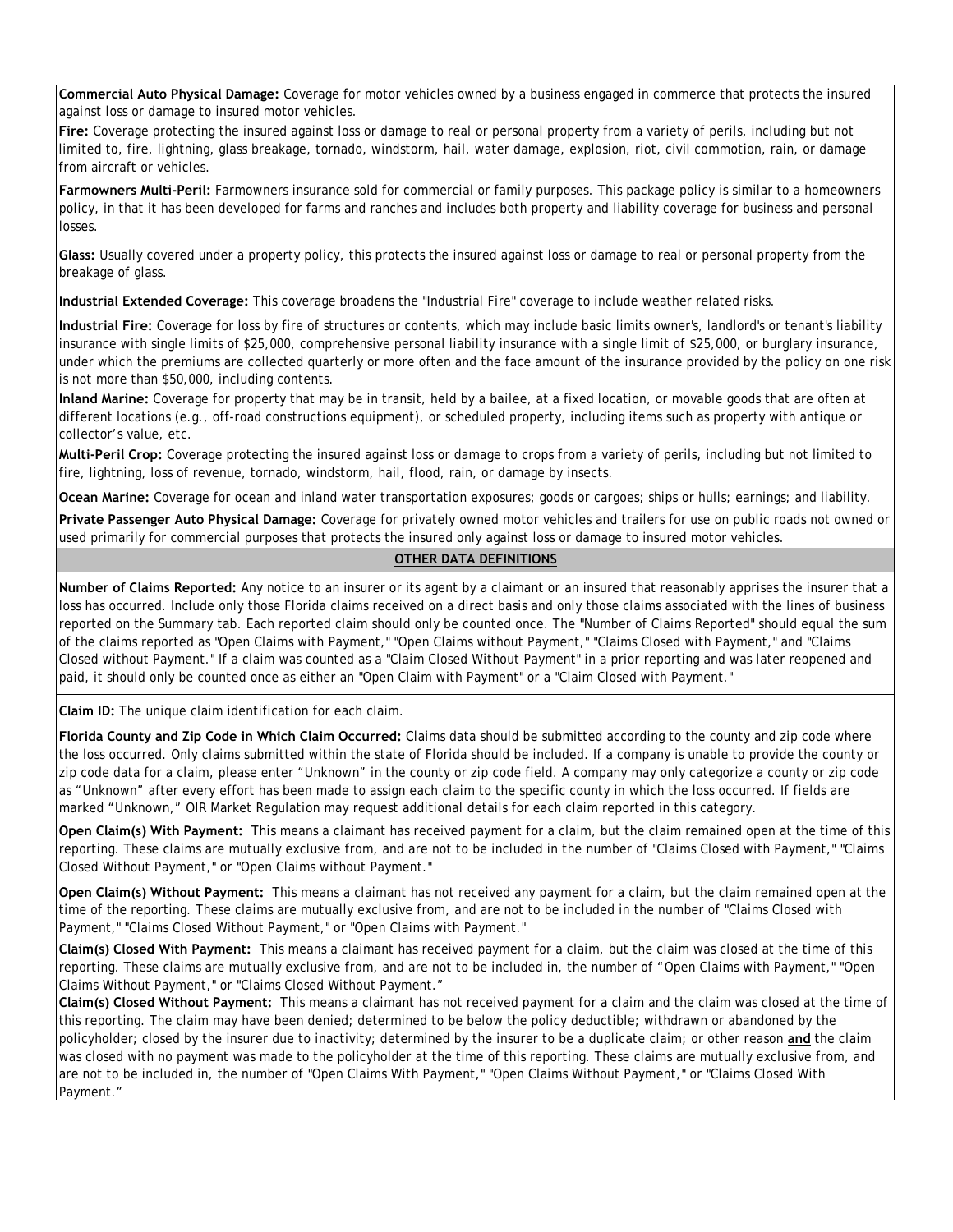**Paid Loss Excluding Loss Adjustment Expense** (in whole dollars): Indemnity payments, but excludes adjustment expense. Payments should be net of actual salvage and subrogation recoveries. For applicable lines, include losses associated with loss of use, additional living expense, fair rental value, etc.

**Reopened Claims:** A reopened or supplemental claim is any additional claim for recovery from the insurer for losses from the same hurricane or windstorm which the insurer has previously adjusted and closed pursuant to the initial claim. This includes open claims which were previously closed but are now reopened as of this reporting because the insurer received additional/supplemental claims for recovery due to this event.

| <b>DATA VALIDATIONS</b>                                                      |                                                                                                                                                                                                                        |  |  |  |  |  |  |  |  |
|------------------------------------------------------------------------------|------------------------------------------------------------------------------------------------------------------------------------------------------------------------------------------------------------------------|--|--|--|--|--|--|--|--|
| Five validations are used in the "Claims Data Extract" tab of this template: |                                                                                                                                                                                                                        |  |  |  |  |  |  |  |  |
| <b>Row Validation Check #1:</b>                                              | Line of Business, County, and Zip Code entries must = codes within the<br>"Valid Responses" tab                                                                                                                        |  |  |  |  |  |  |  |  |
| Row Validation Check #2:                                                     | County and Zip Code entries must = County and Zip Code matching within<br>the "Valid Responses" tab                                                                                                                    |  |  |  |  |  |  |  |  |
| Row Validation Check #3:                                                     | "Number of Open Claims with Payment," "Number of Open Claims without<br>Payment," "Number of Claims Closed with Payment," and "Number of Claims<br>Closed without Payment" must = "Number of Claims Reported"          |  |  |  |  |  |  |  |  |
| Row Validation Check #4:                                                     | If "Number of Claims Reported" = $0$ , then "Paid Loss" must also = $0$                                                                                                                                                |  |  |  |  |  |  |  |  |
| Row Validation Check #5:                                                     | If "Number of Open Claims with Payment" and "Number of Claims Closed with<br>Payment" = $0$ , then "Paid Loss" must also = $0$                                                                                         |  |  |  |  |  |  |  |  |
| Two validations are used in the "Survey" tab of this template:               |                                                                                                                                                                                                                        |  |  |  |  |  |  |  |  |
| Row Validation Check #1:                                                     | Total claims closed within 30 days, 31-60 days, 61-90 days, and over 90 days<br>must = "Number of Claims Closed with Payment" and "Number of Claims<br>Closed without Payment" totals as reported on the "Summary" tab |  |  |  |  |  |  |  |  |
| Row Validation Check #2:                                                     | Total claims closed due to denial of coverage, damage below deductible<br>amount, and other must = "Number of Claims Closed without Payment" total<br>as reported on the "Summary" tab                                 |  |  |  |  |  |  |  |  |
|                                                                              | <b>TRADE SECRET INSTRUCTIONS</b>                                                                                                                                                                                       |  |  |  |  |  |  |  |  |
|                                                                              | Trade secret filings may be completed in accordance with Section 624.4213, Florida Statutes. Once the Contacts tab, row 16, is                                                                                         |  |  |  |  |  |  |  |  |

Filing System will prompt the company to upload an affidavit while uploading this template. Regardless of a filing's trade secret status, marked "yes," the Version tab's "Trade Secret?" response will convert to YES, marking all data in the template Trade Secret. To qualify for trade secret protection, the company must additionally file a properly executed trade secret affidavit. The Insurance Regulation all filings may be part of post-event aggregate reporting.

## **CONTACTING THE OFFICE**

If you have any questions or need assistance in filing, please contact Market Data Collections at 850-413-3147 or via email:

DisasterReporting@floir.com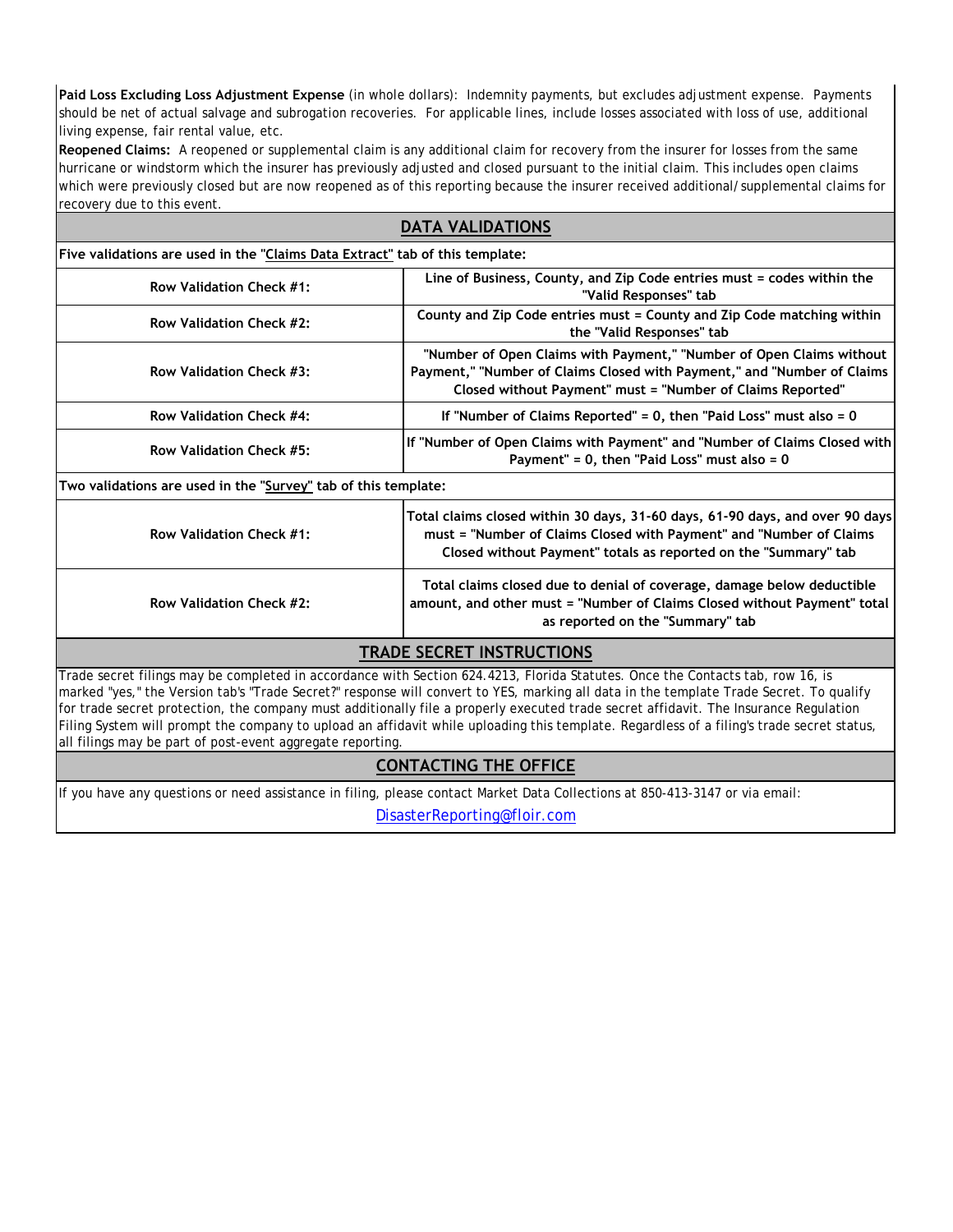| <b>Contact and Statewide Modeling Information</b>                                                                                                                                         |                                                                       |                                                |                       |
|-------------------------------------------------------------------------------------------------------------------------------------------------------------------------------------------|-----------------------------------------------------------------------|------------------------------------------------|-----------------------|
|                                                                                                                                                                                           | <b>STORM EVENT NAME</b>                                               | <b>VALIDATION CHECKS TRADE SECRET?</b>         |                       |
| <b>Contact and General Questions</b>                                                                                                                                                      | Responses - Verify pre-populated cells are accurate before submission | <b>Required Data</b><br><b>Field Complete?</b> | <b>No</b>             |
| What is the as-of date of the data submitted? (MM/DD/YYYY)                                                                                                                                |                                                                       | FALSE                                          | <b>Not Applicable</b> |
| Please provide the name of the individual who completed this form.                                                                                                                        |                                                                       | <b>FALSE</b>                                   | <b>Not Applicable</b> |
| What is this individual's email address?                                                                                                                                                  |                                                                       | FALSE                                          | <b>Not Applicable</b> |
| What is the best number where this individual can be reached?                                                                                                                             |                                                                       | <b>FALSE</b>                                   | <b>Not Applicable</b> |
| What is the Company's name?                                                                                                                                                               |                                                                       | <b>FALSE</b>                                   | <b>Not Applicable</b> |
| What is the Company's NAIC Code? ("00000" if no NAIC Code exists)                                                                                                                         |                                                                       | FALSE                                          | <b>Not Applicable</b> |
| What is the Florida Company Code?                                                                                                                                                         |                                                                       | <b>FALSE</b>                                   | <b>Not Applicable</b> |
| What is the Company's FEIN?                                                                                                                                                               |                                                                       | <b>FALSE</b>                                   | <b>Not Applicable</b> |
| What is the Company's NAIC group code? ("0000" if no NAIC group code exists)                                                                                                              |                                                                       | <b>FALSE</b>                                   | <b>Not Applicable</b> |
| What is the State of domicile?                                                                                                                                                            |                                                                       | <b>FALSE</b>                                   | <b>Not Applicable</b> |
| Is this filing being submitted as trade secret? If yes is selected once this spreadsheet is uploaded,<br>you must upload the affidavit as required by Section 624.4213, Florida Statutes. |                                                                       | FALSE                                          | <b>No</b>             |
| Dollar Amount of Estimated Gross Payable Loss from Event (Gross of Reinsurance) (in whole dollars)                                                                                        |                                                                       | FALSE                                          | <b>No</b>             |
| Projected Net Retention Resulting from the Event (in whole dollars)                                                                                                                       |                                                                       | <b>FALSE</b>                                   | <b>No</b>             |
| Dollar Amount of Estimated Payable Loss from Event covered by Reinsurance or Other Loss-Transfer<br>Agreements (in whole dollars)                                                         |                                                                       | <b>FALSE</b>                                   | <b>No</b>             |
| Model and Version. (maximum of 250 characters)                                                                                                                                            |                                                                       | FALSE                                          | No.                   |
| Did the company turn on the following settings when running the Model?                                                                                                                    |                                                                       |                                                | <b>Not Applicable</b> |
| Long-Term                                                                                                                                                                                 |                                                                       | FALSE                                          | <b>No</b>             |
| Demand Surge                                                                                                                                                                              |                                                                       | FALSE                                          | <b>No</b>             |
| Storm Surge (Flood only)                                                                                                                                                                  |                                                                       | FALSE                                          | <b>No</b>             |
| If the Name and Version of Model Used for Financial Projections is N/A, how did the Company<br>evaluate the losses reported? (maximum of 250 characters)                                  |                                                                       | <b>TRUE</b>                                    | <b>No</b>             |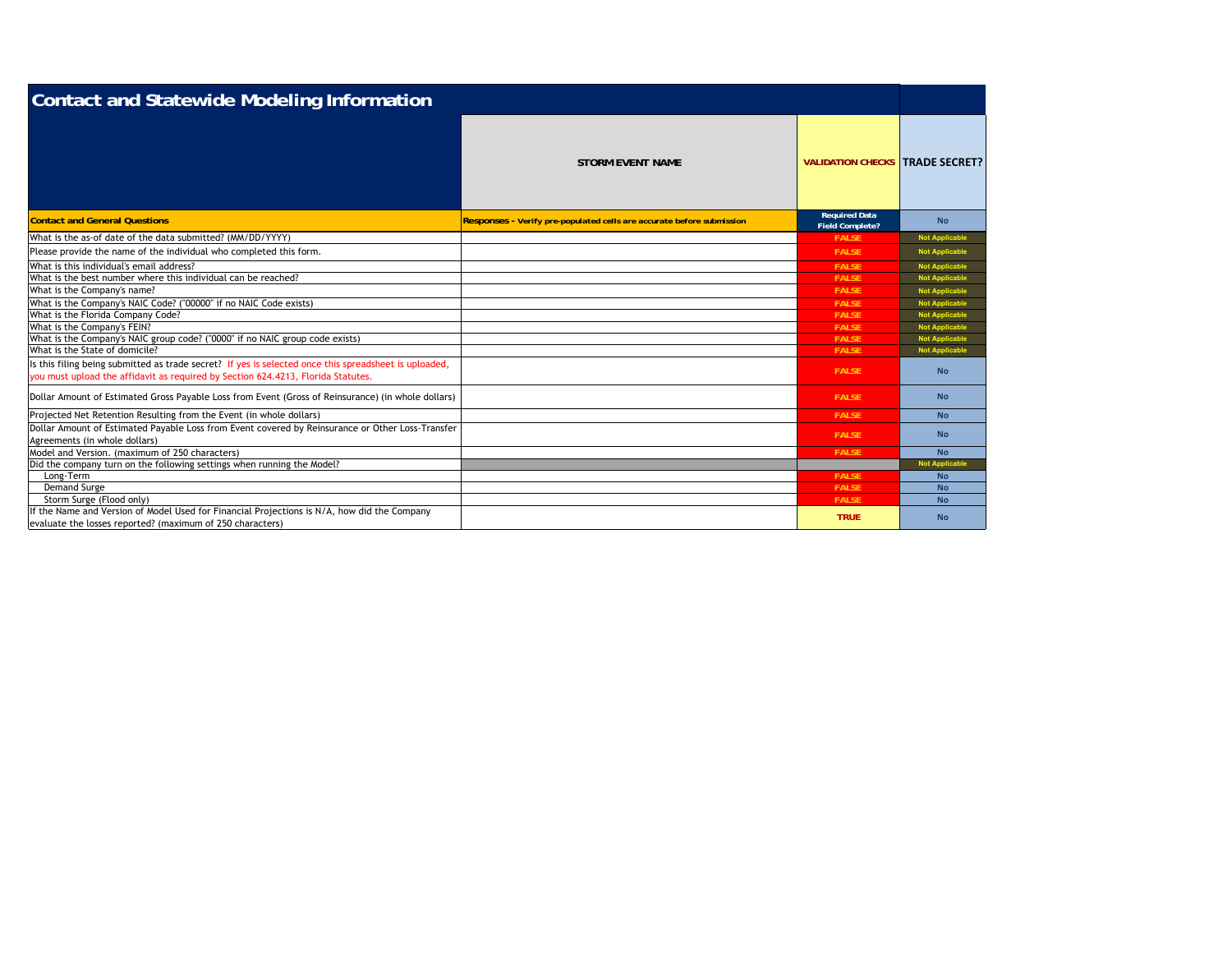| Summary of Data: Florida Statewide Totals for this Report |                                            |                              | This Page Is Not Trade Secret            |                                             |                        |                                  |                                                                      | <b>Validation Checks</b><br><b>Report Date Not Entered</b><br><b>STORM EVENT NAME</b> |                                                     |                                                                             |                                                     |                                                 |
|-----------------------------------------------------------|--------------------------------------------|------------------------------|------------------------------------------|---------------------------------------------|------------------------|----------------------------------|----------------------------------------------------------------------|---------------------------------------------------------------------------------------|-----------------------------------------------------|-----------------------------------------------------------------------------|-----------------------------------------------------|-------------------------------------------------|
| <b>Lines of Business</b>                                  | <b>Policies in Force</b><br>(Florida Only) | Number of Claims<br>Reported | Number of Open<br>Claims with<br>Payment | Number of Open<br>Claims without<br>Payment | Closed with<br>Payment | <b>Closed without</b><br>Payment | Number of Claims Number of Claims Percent of Claims<br><b>Closed</b> | Paid Loss Excluding Loss<br><b>Adjustment Expense</b>                                 | <b>Paid Allocated Loss</b><br>Adjustment<br>Expense | <b>Case Incurred Loss</b><br><b>Excluding Loss</b><br>Adjustment<br>Expense | <b>Case Allocated</b><br>Loss Adjustment<br>Expense | <b>Required Data</b><br><b>Fields Complete?</b> |
| <b>Residential Property</b>                               |                                            |                              |                                          |                                             |                        |                                  | 0.09                                                                 |                                                                                       |                                                     |                                                                             |                                                     | <b>TRUE</b>                                     |
| Homeowners                                                |                                            |                              |                                          |                                             |                        |                                  | 0.09                                                                 |                                                                                       |                                                     |                                                                             |                                                     | FALSE                                           |
| Dwelling                                                  |                                            |                              |                                          |                                             |                        |                                  | 0.09                                                                 |                                                                                       |                                                     |                                                                             |                                                     | FALSE                                           |
| <b>Mobile Homeowners</b>                                  |                                            |                              |                                          |                                             |                        |                                  | 0.0%                                                                 |                                                                                       |                                                     |                                                                             |                                                     | FALSE                                           |
| <b>Commercial Residential</b>                             |                                            |                              |                                          |                                             |                        |                                  | 0.09                                                                 |                                                                                       |                                                     |                                                                             |                                                     | FALSE                                           |
| <b>Commercial Property</b>                                |                                            |                              |                                          |                                             |                        |                                  | 0.09                                                                 |                                                                                       |                                                     |                                                                             |                                                     | <b>FALSE</b>                                    |
| <b>Private Flood</b>                                      |                                            |                              |                                          |                                             |                        |                                  | 0.0%                                                                 |                                                                                       |                                                     |                                                                             |                                                     | <b>FALSE</b>                                    |
| <b>Business Interruption</b>                              |                                            |                              |                                          |                                             |                        |                                  | 0.0%                                                                 |                                                                                       |                                                     |                                                                             |                                                     | FALSE                                           |
| All Other Lines of Business*                              |                                            |                              |                                          |                                             |                        |                                  | 0.0%                                                                 |                                                                                       |                                                     |                                                                             |                                                     | <b>FALSE</b>                                    |
| <b>TOTALS</b>                                             |                                            |                              |                                          |                                             |                        |                                  | 0.0%                                                                 | \$0                                                                                   |                                                     |                                                                             |                                                     | <b>TRUE</b>                                     |

\*All Other Lines of Business coverages include: Fire, Farmowners Multi-Peril, Ocean Marine, Inland Marine, Private Passenger Auto Physical Damage, Commercial Auto Physical Damage,<br>Aircraft, Glass, Boiler and Machinery, Ind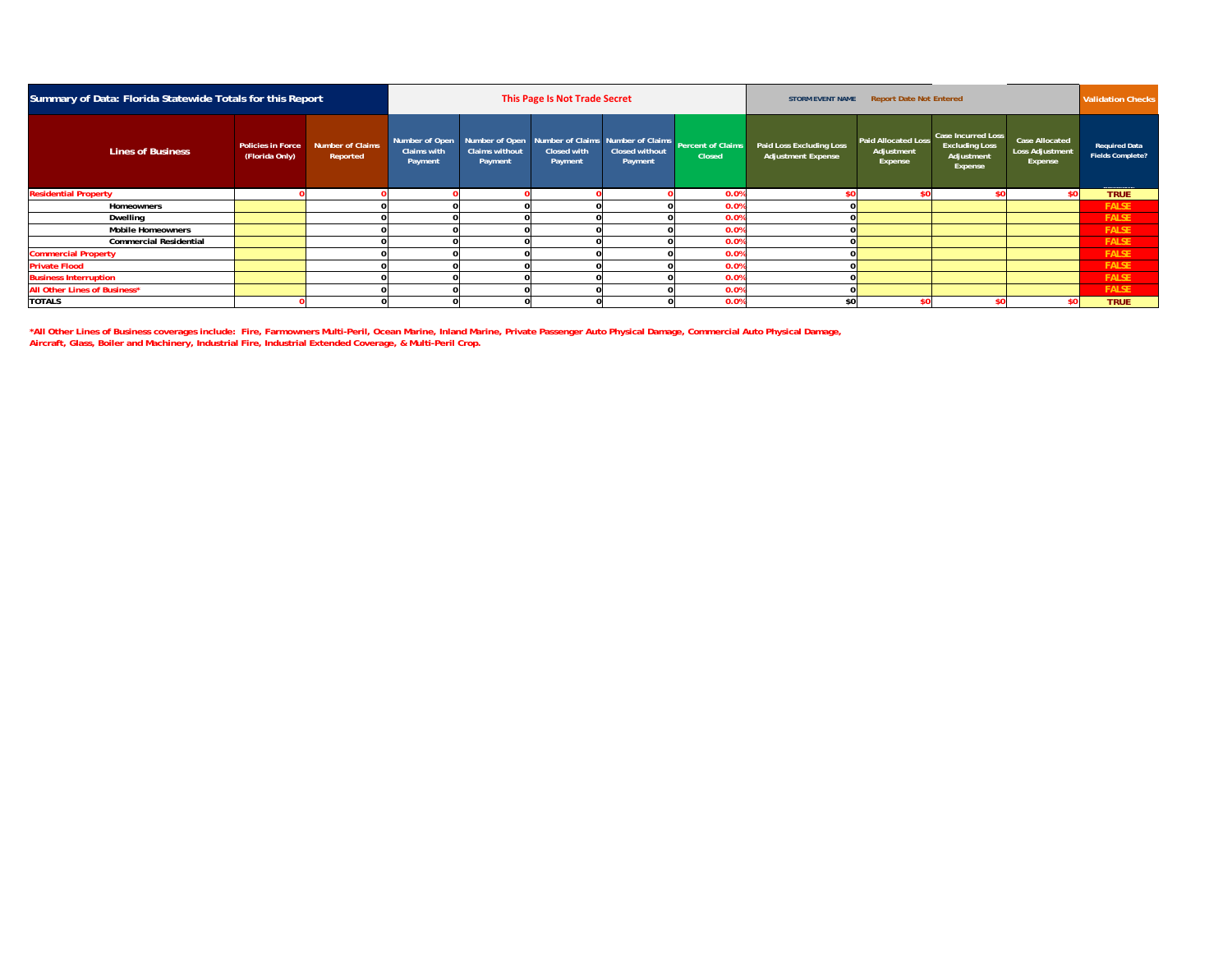|            | <b>LINE OF BUSINESS</b>                | <b>COUNTY</b> | <b>ZIP</b> |
|------------|----------------------------------------|---------------|------------|
|            | <b>Residential Property</b>            | Alachua       | 32044      |
| HO         | Homeowners                             | Alachua       | 32601      |
| <b>DW</b>  | Dwelling                               | Alachua       | 32602      |
| <b>MHO</b> | Mobile Homeowners                      | Alachua       | 32603      |
| CR         | <b>Commercial Residential</b>          | Alachua       | 32604      |
|            | Other than Residential Property        | Alachua       | 32605      |
| <b>CP</b>  | <b>Commercial Property</b>             | Alachua       | 32606      |
| PF         | Private Flood                          | Alachua       | 32607      |
| BI         | <b>Business Interruption</b>           | Alachua       | 32608      |
|            | <b>Other Lines of Business</b>         | Alachua       | 32609      |
| <b>AC</b>  | Aircraft                               | Alachua       | 32610      |
| <b>BM</b>  | <b>Boiler and Machinery</b>            | Alachua       | 32611      |
| <b>CPD</b> | <b>Commercial Auto Physical Damage</b> | Alachua       | 32612      |
| FI         | Fire                                   | Alachua       | 32614      |
| <b>FMP</b> | Farmowners Multi-Peril                 | Alachua       | 32615      |
| GL         | Glass                                  | Alachua       | 32616      |
| <b>IEC</b> | <b>Industrial Extended Coverage</b>    | Alachua       | 32618      |
| IF.        | <b>Industrial Fire</b>                 | Alachua       | 32622      |
| IM         | <b>Inland Marine</b>                   | Alachua       | 32627      |
| <b>MPC</b> | Multi-Peril Crop                       | Alachua       | 32631      |
| <b>OM</b>  | Ocean Marine                           | Alachua       | 32633      |
| PPAD       | Private Passenger Auto Physical Damage | Alachua       | 32635      |

**This represents a sample of valid responses for county and zip code. Not all fields are represented in this DRAFT.**

| <b>COUNTY</b> | <b>ZIP</b> |
|---------------|------------|
| Alachua       | 32044      |
| Alachua       | 32601      |
| Alachua       | 32602      |
| Alachua       | 32603      |
| Alachua       | 32604      |
| Alachua       | 32605      |
| Alachua       | 32606      |
| Alachua       | 32607      |
| Alachua       | 32608      |
| Alachua       | 32609      |
| Alachua       | 32610      |
| Alachua       | 32611      |
| Alachua       | 32612      |
| Alachua       | 32614      |
| Alachua       | 32615      |
| Alachua       | 32616      |
| Alachua       | 32618      |
| Alachua       | 32622      |
| Alachua       | 32627      |
| Alachua       | 32631      |
| Alachua       | 32633      |
| Alachua       | 32635      |
| Alachua       | 32640      |
| Alachua       | 32641      |
| Alachua       | 32643      |
| Alachua       | 32653      |
| Alachua       | 32654      |
| Alachua       | 32655      |
| Alachua       | 32658      |
| Alachua       | 32662      |
| Alachua       | 32666      |
| Alachua       | 32667      |
| Alachua       | 32669      |
| Alachua       | 32694      |
| Alachua       | 32696      |
| <b>Baker</b>  | 32040      |
| <b>Baker</b>  | 32063      |
| <b>Baker</b>  | 32072      |
| <b>Baker</b>  | 32087      |
| <b>Baker</b>  | 32234      |
| Bay           | 32401      |
| Bay           | 32402      |
| Bay           | 32403      |
| Bay           | 32404      |
| Bay           | 32405      |
| Bay           | 32406      |
| Bay           | 32407      |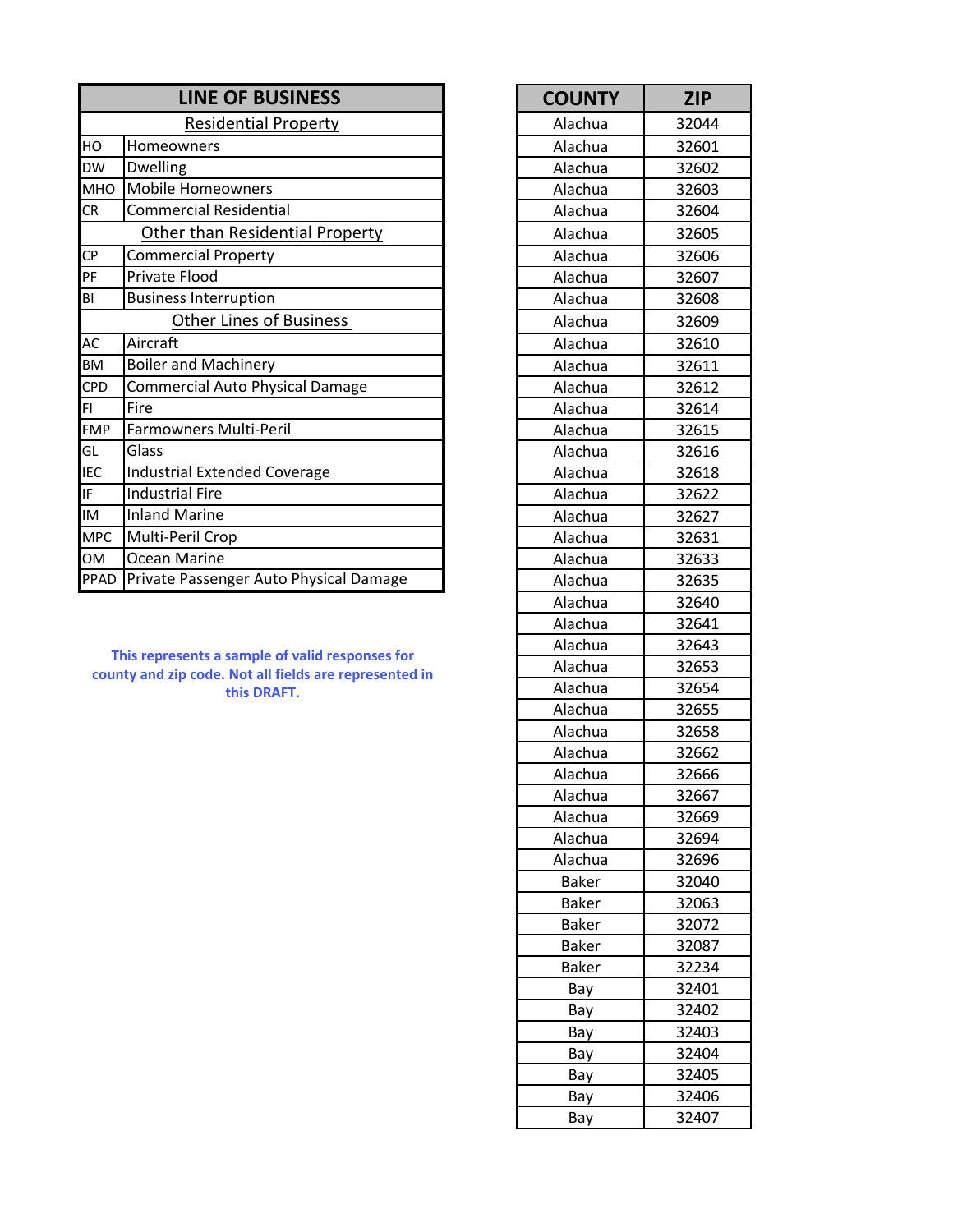|  | Claims and Payments by Line of Business, County, and Zip Code |                    |           |              |                       |             |                |                                                       |                              |              |              |                                                                                  |                                     |                       |
|--|---------------------------------------------------------------|--------------------|-----------|--------------|-----------------------|-------------|----------------|-------------------------------------------------------|------------------------------|--------------|--------------|----------------------------------------------------------------------------------|-------------------------------------|-----------------------|
|  |                                                               |                    |           |              |                       |             |                |                                                       |                              |              |              | <b>VAL</b>                                                                       |                                     |                       |
|  |                                                               | Zip Code in        | Number of | Number of    | Number of Open        |             |                | Number of Claims Number of Claims Paid Loss Excluding |                              |              |              |                                                                                  |                                     |                       |
|  | Line of County in Which                                       | <b>Which Claim</b> | Claims    | Open Claims  | <b>Claims without</b> | Closed with | Closed without | Loss Adjustment                                       | Trade Secret?                |              |              |                                                                                  |                                     |                       |
|  | Business Claim Occurred                                       | Occurred           | Reported  | with Payment | Payment               | Payment     | Payment        | Expense                                               |                              |              |              | Required Data Required Data Matches LOB? Required Data Matches County/Zip Codes? | Required Claims and<br>Paid Losses? | <b>Error Messages</b> |
|  |                                                               |                    |           |              |                       |             |                |                                                       |                              |              |              |                                                                                  |                                     |                       |
|  |                                                               |                    |           |              |                       |             |                |                                                       | $\mathsf{No}$                | TRUE         | TRUE         | TRUE                                                                             | TRUE                                |                       |
|  |                                                               |                    |           |              |                       |             |                |                                                       | $\mathsf{No}$                | TRUE         | TRUE         | TRUE                                                                             | TRUE                                |                       |
|  |                                                               |                    |           |              |                       |             |                |                                                       | No                           | TRUE         | TRUE         | TRUE                                                                             | TRUE<br>TRUE                        |                       |
|  |                                                               |                    |           |              |                       |             |                |                                                       | $_{\sf No}$                  | TRUE         | TRUE         | TRUE                                                                             |                                     |                       |
|  |                                                               |                    |           |              |                       |             |                |                                                       | No<br>$_{\rm No}$            | TRUE<br>TRUE | TRUE<br>TRUE | TRUE<br>TRUE                                                                     | TRUE<br>TRUE                        |                       |
|  |                                                               |                    |           |              |                       |             |                |                                                       | No                           | TRUE         | TRUE         | TRUE                                                                             | TRUE                                |                       |
|  |                                                               |                    |           |              |                       |             |                |                                                       | $_{\sf No}$                  | TRUE         | TRUF         | TRUF                                                                             | TRUE                                |                       |
|  |                                                               |                    |           |              |                       |             |                |                                                       | $_{\sf No}$                  | TRUE         | TRUE         | TRUE                                                                             | TRUE                                |                       |
|  |                                                               |                    |           |              |                       |             |                |                                                       | No                           | TRUE         | TRUE         | TRUE                                                                             | TRUE                                |                       |
|  |                                                               |                    |           |              |                       |             |                |                                                       | No                           | TRUE<br>TRUE | TRUE<br>TRUE | TRUE<br>TRUE                                                                     | TRUE<br>TRUE                        |                       |
|  |                                                               |                    |           |              |                       |             |                |                                                       | $_{\sf No}$<br>$\mathsf{No}$ | TRUE         | TRUE         | TRUE                                                                             | TRUE                                |                       |
|  |                                                               |                    |           |              |                       |             |                |                                                       | No                           | TRUE         | TRUE         | TRUE                                                                             | TRUE                                |                       |
|  |                                                               |                    |           |              |                       |             |                |                                                       | No                           | TRUE<br>TRUE | TRUE<br>TRUE | TRUE<br>TRUE                                                                     | TRUE<br>TRUE                        |                       |
|  |                                                               |                    |           |              |                       |             |                |                                                       | No                           |              |              |                                                                                  |                                     |                       |
|  |                                                               |                    |           |              |                       |             |                |                                                       | $_{\sf No}$<br>$_{\rm No}$   | TRUE<br>TRUE | TRUE<br>TRUE | TRUE<br>TRUE                                                                     | TRUE<br>TRUE                        |                       |
|  |                                                               |                    |           |              |                       |             |                |                                                       | No                           | TRUE         | TRUE         | TRUE                                                                             | TRUE                                |                       |
|  |                                                               |                    |           |              |                       |             |                |                                                       | No                           | TRUE         | TRUE         | TRUE                                                                             | <b>TRUE</b>                         |                       |
|  |                                                               |                    |           |              |                       |             |                |                                                       | $\mathsf{No}$                | TRUE         | TRUE         | TRUE                                                                             | TRUE                                |                       |
|  |                                                               |                    |           |              |                       |             |                |                                                       | No                           | TRUE         | TRUE         | TRUE                                                                             | TRUE                                |                       |
|  |                                                               |                    |           |              |                       |             |                |                                                       | No                           | TRUE<br>TRUE | TRUE<br>TRUE | TRUE<br>TRUE                                                                     | TRUE<br>TRUE                        |                       |
|  |                                                               |                    |           |              |                       |             |                |                                                       | No<br>No                     | TRUE         | TRUE         | TRUE                                                                             | TRUE                                |                       |
|  |                                                               |                    |           |              |                       |             |                |                                                       | No                           | TRUE         | TRUE         | TRUE                                                                             | TRUE                                |                       |
|  |                                                               |                    |           |              |                       |             |                |                                                       | No                           | TRUE         | TRUE         | TRUE                                                                             | TRUE                                |                       |
|  |                                                               |                    |           |              |                       |             |                |                                                       | No                           | TRUE         | TRUE         | TRUE                                                                             | TRUE                                |                       |
|  |                                                               |                    |           |              |                       |             |                |                                                       | $_{\sf No}$                  | TRUE         | TRUE         | <b>TRUE</b>                                                                      | TRUE                                |                       |
|  |                                                               |                    |           |              |                       |             |                |                                                       | No<br>No                     | TRUE<br>TRUE | TRUE<br>TRUE | TRUE<br>TRUE                                                                     | TRUE<br>TRUE                        |                       |
|  |                                                               |                    |           |              |                       |             |                |                                                       | No                           | TRUE         | TRUE         | TRUE                                                                             | TRUE                                |                       |
|  |                                                               |                    |           |              |                       |             |                |                                                       | $_{\sf No}$                  | TRUE         | TRUE         | TRUE                                                                             | TRUE                                |                       |
|  |                                                               |                    |           |              |                       |             |                |                                                       | $\mathsf{No}$                | TRUE         | TRUE         | TRUE                                                                             | TRUE                                |                       |
|  |                                                               |                    |           |              |                       |             |                |                                                       | No                           | TRUE         | TRUE         | TRUE                                                                             | TRUE                                |                       |
|  |                                                               |                    |           |              |                       |             |                |                                                       | $_{\sf No}$                  | TRUE<br>TRUE | TRUE<br>TRUE | TRUE<br>TRUE                                                                     | TRUE<br>TRUE                        |                       |
|  |                                                               |                    |           |              |                       |             |                |                                                       | $\mathsf{No}$<br>No          | TRUE         | TRUE         | TRUE                                                                             | TRUE                                |                       |
|  |                                                               |                    |           |              |                       |             |                |                                                       | No                           | TRUE         | TRUE         | TRUE                                                                             | TRUE                                |                       |
|  |                                                               |                    |           |              |                       |             |                |                                                       | No.                          | TRUE         | TRUE         | TRUE                                                                             | TRUE                                |                       |
|  |                                                               |                    |           |              |                       |             |                |                                                       | No                           | TRUE         | TRUE         | TRUE                                                                             | TRUE                                |                       |
|  |                                                               |                    |           |              |                       |             |                |                                                       | $_{\rm No}$                  | TRUE         | TRUE         | TRUE                                                                             | TRUE                                |                       |
|  |                                                               |                    |           |              |                       |             |                |                                                       | No<br>No                     | TRUE<br>TRUE | TRUE<br>TRUE | TRUE<br>TRUE                                                                     | TRUE<br>TRUE                        |                       |
|  |                                                               |                    |           |              |                       |             |                |                                                       | No                           | TRUE         | TRUE         | <b>TRUE</b>                                                                      | TRUE                                |                       |
|  |                                                               |                    |           |              |                       |             |                |                                                       | No                           | TRUE         | TRUE         | TRUE                                                                             | TRUE                                |                       |
|  |                                                               |                    |           |              |                       |             |                |                                                       | $_{\rm No}$                  | TRUE         | TRUE         | TRUE                                                                             | TRUE                                |                       |
|  |                                                               |                    |           |              |                       |             |                |                                                       | No                           | TRUE         | TRUE         | TRUE                                                                             | TRUE                                |                       |
|  |                                                               |                    |           |              |                       |             |                |                                                       | $_{\sf No}$                  | TRUE         | TRUE         | TRUE                                                                             | TRUE                                |                       |
|  |                                                               |                    |           |              |                       |             |                |                                                       | No<br>No                     | TRUE<br>TRUE | TRUE<br>TRUE | TRUE<br>TRUE                                                                     | TRUE<br>TRUE                        |                       |
|  |                                                               |                    |           |              |                       |             |                |                                                       | No                           | TRUE         | TRUE         | TRUE                                                                             | TRUE                                |                       |
|  |                                                               |                    |           |              |                       |             |                |                                                       | $_{\sf No}$                  | TRUE         | <b>TRUE</b>  | TRUF                                                                             | TRUE                                |                       |
|  |                                                               |                    |           |              |                       |             |                |                                                       | $_{\rm No}$                  | TRUE         | TRUE         | TRUE                                                                             | TRUE                                |                       |
|  |                                                               |                    |           |              |                       |             |                |                                                       | No<br>No                     | TRUE<br>TRUE | TRUE         | TRUE<br>TRUE                                                                     | TRUE                                |                       |
|  |                                                               |                    |           |              |                       |             |                |                                                       | No                           | TRUE         | TRUE<br>TRUE | TRUE                                                                             | TRUE<br>TRUE                        |                       |
|  |                                                               |                    |           |              |                       |             |                |                                                       | No                           | TRUE         | TRUE         | TRUE                                                                             | TRUE                                |                       |
|  |                                                               |                    |           |              |                       |             |                |                                                       | $_{\rm No}$                  | TRUE         | TRUE         | TRUE                                                                             | TRUE                                |                       |
|  |                                                               |                    |           |              |                       |             |                |                                                       | No                           | TRUE<br>TRUE | TRUE<br>TRUE | TRUE<br>TRUE                                                                     | TRUE<br>TRUE                        |                       |
|  |                                                               |                    |           |              |                       |             |                |                                                       | No                           |              |              |                                                                                  |                                     |                       |
|  |                                                               |                    |           |              |                       |             |                |                                                       | $_{\sf No}$<br>No            | TRUE<br>TRUE | TRUE<br>TRUE | TRUE<br>TRUE                                                                     | TRUE<br>TRUE                        |                       |
|  |                                                               |                    |           |              |                       |             |                |                                                       | No                           | TRUE         | TRUE         | TRUE                                                                             | TRUE                                |                       |
|  |                                                               |                    |           |              |                       |             |                |                                                       | No                           | TRUE         | <b>TRUE</b>  | <b>TRUE</b>                                                                      | <b>TRUE</b>                         |                       |
|  |                                                               |                    |           |              |                       |             |                |                                                       | $\mathsf{No}$                | TRUE         | TRUE         | TRUE                                                                             | TRUE                                |                       |
|  |                                                               |                    |           |              |                       |             |                |                                                       | $\mathsf{No}$                | TRUE         | TRUE         | TRUE                                                                             | TRUE                                |                       |
|  |                                                               |                    |           |              |                       |             |                |                                                       | No                           | TRUE<br>TRUE | TRUE<br>TRUE | TRUE<br>TRUE                                                                     | TRUE<br>TRUE                        |                       |
|  |                                                               |                    |           |              |                       |             |                |                                                       | No<br>No                     | TRUE         | TRUE         | TRUE                                                                             | TRUE                                |                       |
|  |                                                               |                    |           |              |                       |             |                |                                                       | $_{\rm No}$                  | TRUE         | TRUE         | TRUE                                                                             | TRUE                                |                       |
|  |                                                               |                    |           |              |                       |             |                |                                                       | No                           | TRUE         | TRUE         | TRUE                                                                             | TRUE                                |                       |
|  |                                                               |                    |           |              |                       |             |                |                                                       | No                           | TRUE         | TRUE         | TRUE                                                                             | TRUE                                |                       |
|  |                                                               |                    |           |              |                       |             |                |                                                       | $_{\rm No}$                  | TRUE         | TRUE         | <b>TRUE</b>                                                                      | TRUE                                |                       |
|  |                                                               |                    |           |              |                       |             |                |                                                       | No                           | TRUE<br>TRUE | TRUE         | TRUE                                                                             | TRUE                                |                       |
|  |                                                               |                    |           |              |                       |             |                |                                                       | No<br>No                     | TRUE         | TRUE<br>TRUE | TRUE<br>TRUE                                                                     | TRUE<br>TRUE                        |                       |
|  |                                                               |                    |           |              |                       |             |                |                                                       | $\mathsf{No}$                | TRUE         | TRUE         | TRUE                                                                             | TRUE                                |                       |
|  |                                                               |                    |           |              |                       |             |                |                                                       | No                           | TRUE         | TRUE         | TRUE                                                                             | TRUE                                |                       |
|  |                                                               |                    |           |              |                       |             |                |                                                       | No                           | TRUE         | TRUE         | TRUE                                                                             | TRUE                                |                       |
|  |                                                               |                    |           |              |                       |             |                |                                                       | No                           | TRUE<br>TRUE | TRUE         | TRUE                                                                             | TRUE<br>TRUE                        |                       |
|  |                                                               |                    |           |              |                       |             |                |                                                       | $_{\sf No}$<br>No            | TRUF         | TRUE<br>TRUF | TRUE<br>TRUF                                                                     | TRUF                                |                       |